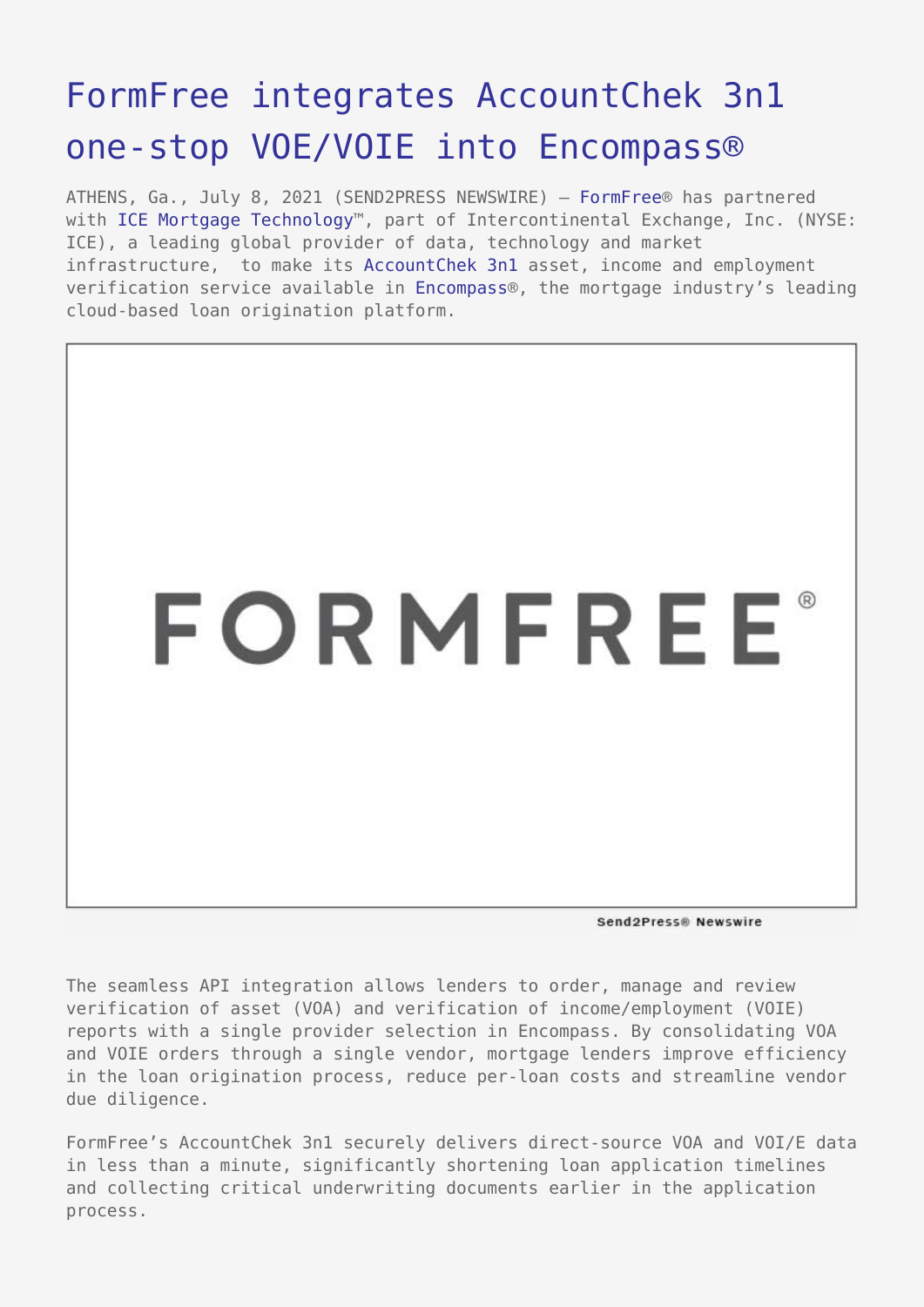### **VOA (Asset Report)**

For over 10 years, FormFree VOA has helped borrowers skip the paper chase when qualifying for a loan. Borrowers send their direct-source financial data straight to lenders in an underwriting-friendly format that reduces delays, manual errors and fraud risk. Real-time insight into borrowers' assets, income and employment enables better credit decisioning.

Key features include:

- Average connection time of just 22 seconds
- Available with 30, 60, 90 and 180-day refresh periods
- Government-sponsored enterprise (GSE) rep and warrant relief eligible

### **VOIE (Income and Employment Report)**

Several of today's popular VOI and VOE solutions have a success rate of less than 50%, requiring lenders to fall back on manual verification processes that are slow and result in a diminished borrower experience. FormFree's VOIE product covers 85% of all U.S. workers (over 100 million wage earners), saving lenders time and improving margins.

Key features include:

- Flat pricing significantly lower than market alternatives
- Up to 6 most recent pay stubs and 2 years of W-2s
- One free report refresh prior to close

"Now mortgage lenders can get all three core verifications — assets, income and employment — from one trusted partner within the familiar Encompass environment," said FormFree CEO Brent Chandler. "By combining VOA and VOIE, FormFree's AccountChek 3n1 eliminates the cost and headache of managing multiple vendors, helps loan teams work more efficiently and delivers a world-class borrower experience that expedites pre-approvals and increases loan pull-through."

#### **About FormFree®**

FormFree® is a market-leading fintech company whose revolutionary products AccountChek® and Passport® make for a more inclusive credit decisioning landscape by enabling lenders to understand people's true ability to pay (ATP®). To date, thousands of U.S. lenders and brokers have ordered millions of FormFree's patented verification reports representing trillions of dollars in loan verifications. FormFree delights borrowers and lenders with a paperless experience, dramatically reduces origination timelines and offers automated analysis and standardized delivery to lenders and investors using a secure ReIssueKey®. For more information, visit<https://www.formfree.com/>or [follow FormFree on LinkedIn](https://www.linkedin.com/company/formfree-holdings-corporation/).